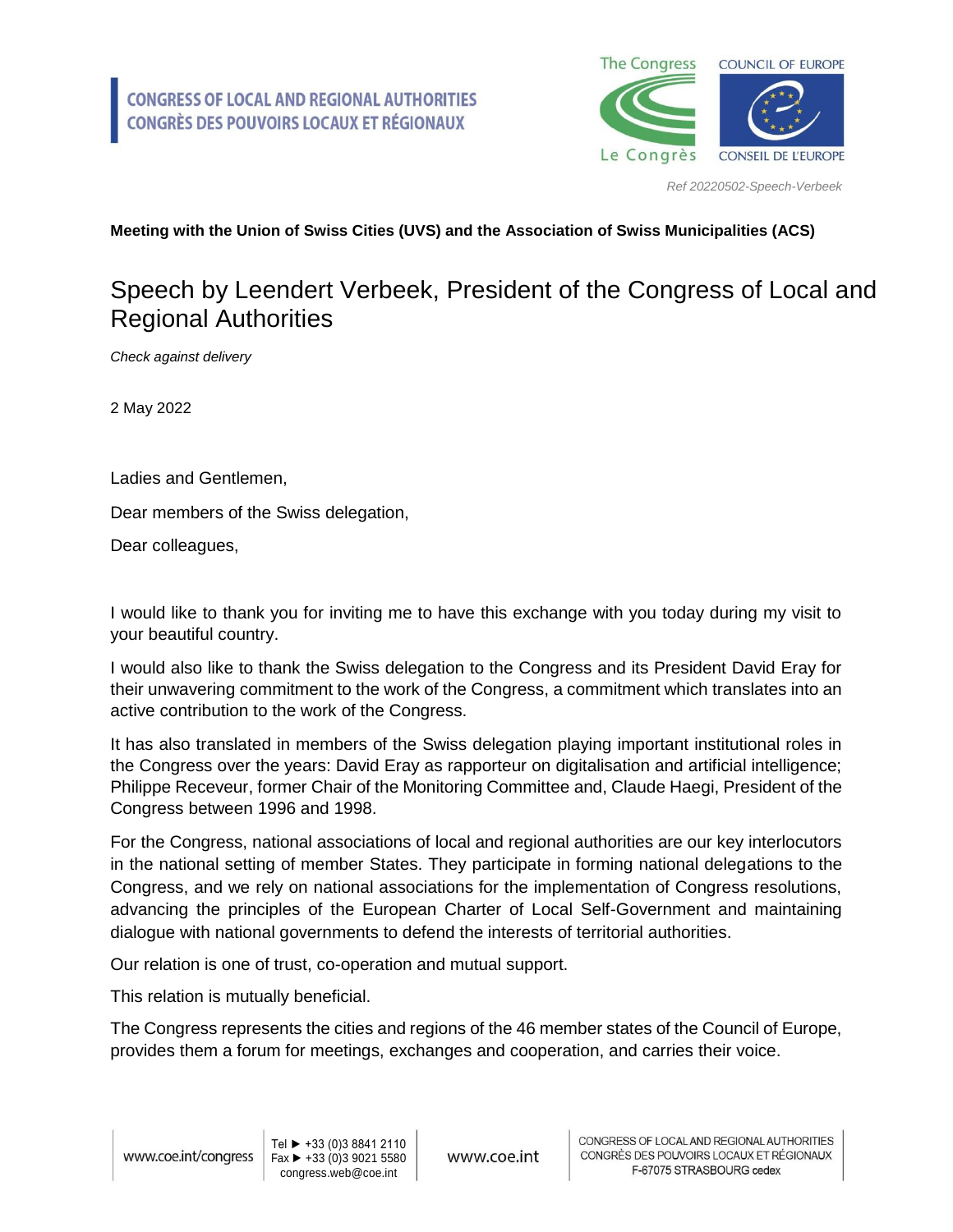You, the national associations, support the work of your members in the Congress and help to disseminate information on this work carried out at European level, as close to the ground as possible, to the towns and regions that you represent.

Together, we have one same objective: to work for the citizens and our communities; to respond to their needs, expectations and aspirations, bring citizens closer to their authorities, involving them, and promote the values of the Council of Europe, in particular human rights.

This work serves to develop a sense of belonging to the communities, a sense of common mission and of ownership of the governing process.

In recent years, we have seen the common values and norms that form the basis of European societies being challenged on many fronts. The links between public institutions and citizens have become strained and we see election after election that the disaffection with politics, institutions and governance is growing to the point of endangering the very democratic functioning of our societies.

These worrying developments vary considerably from country to country and are further exacerbated by the damaging effects of disinformation, populism, rising extremism, distrust of political representatives and institutions, and abstention from elections.

We are also witnessing profound transformations in territories and societies, notably with the desertification of the countryside, ageing populations, increased precariousness, but also the impact of globalisation and environmental challenges. The COVID-19 pandemic has further amplified this territorial and social divide in many countries.

I am convinced that it is at grass root level, the level of our communities that we can contribute to reviving and reinvigorating democratic processes. It is on the ground that we, as local and regional elected representatives, can help to reconnect with citizens and regain their trust and support for democracy.

Local and regional authorities still enjoy the highest level of citizens' trust among politicians, and we must seize this potential for the benefit of democratic renewal of our societies.

Let us not forget that in the major crises we are going through and in the face of the enormous challenges that lie ahead: pandemics, armed conflicts and extremism, local and regional elected representatives are in best placed to implement concrete and effective policies which will produce the most immediate effects on the lives of their fellow citizens and protect them the most from the harmful consequences of these crises.

To achieve this, there needs to be a more deliberate rebalancing of power in most European states between the different levels of governance.

This is not the case in Switzerland, of course, which has a very exemplary system of democratic governance.

However, it is the case for many countries where more decentralisation is needed for multi-level governance that allows for real cooperation between all levels of governance, with formal and permanent consultation mechanisms, the allocation of adequate financial means and real decision-making power at all levels.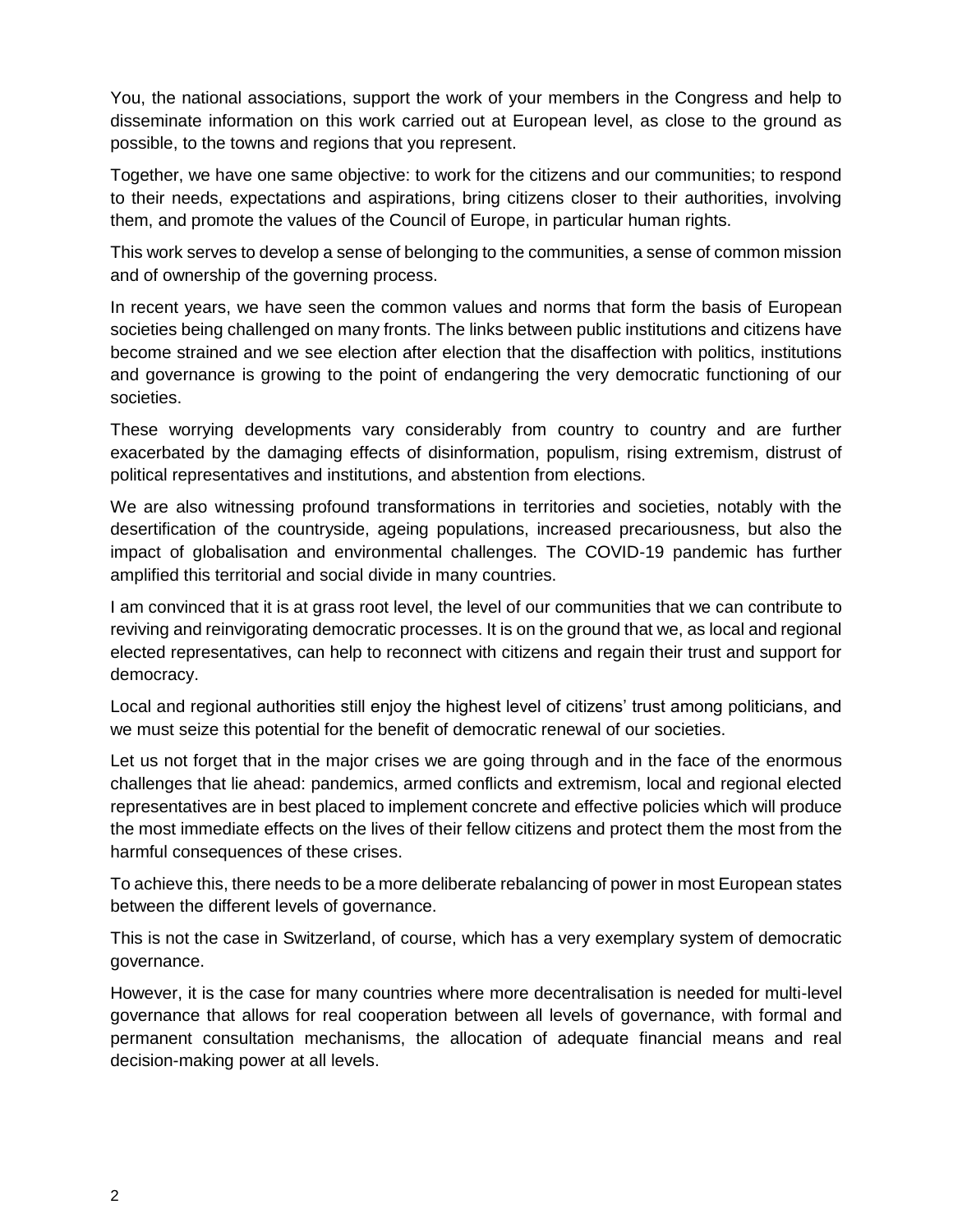This is the focus of our work in the Congress, in particular through our monitoring of local and regional democracy, the observation of local elections and our co-operation programmes on the ground.

It is through the monitoring of the European Charter of Local Self-Government and its implementation in national law that we contribute to the advancement of local and regional democratic self-government and decentralisation - which is the Congress' core mission.

The Charter, with its core principles and optional provisions, commits all 46 Council of Europe member states to respect the rights and responsibilities of local authorities and to work towards the implementation of the principle of subsidiarity or shared democracy.

The Congress, with its monitoring mechanism, ensures the proper implementation of this essential legal instrument. An instrument which has been supplemented with an Additional Protocol on the right to participate in the affairs of a local authority, which entered into force ten years ago and was ratified by Switzerland in 2017.

The principle of citizen participation outlined in the Protocol is enshrined also in the Preamble to the Charter and is at the very heart of the Congress' work. Deliberative methods have indeed become one of the most innovative ways of deepening citizens' participation in political decisionmaking and strengthening public trust in the political process. A report adopted by the Congress in its March session on this theme calls for greater citizen participation beyond elections.

As far as co-operation programmes are concerned, Congress members and national associations are invited to participate in various kinds of peer-to-peer activities, and it is through this exchange of expertise and experience that we can offer other local and regional authorities and their associations the assistance and means to acquire new skills and know-how as well as to strengthen their institutional capacities and their consultation procedures with national governments.

In this regard, I would like to underline that Switzerland is among the leading contributors of extrabudgetary resources to Council of Europe Action Plans in support of democracy building in member States, and in this regard, we are particularly grateful for the focus of your country on the support for local and regional democracy and self-government.

Ladies and gentlemen, dear colleagues,

The work on strengthening local democracy carried out by the Congress with its members and national associations is designed to respond to the major societal challenges and issues I have just mentioned. In the framework of the priorities that we have adopted for 2021 to 2026, we have set ourselves the particular goal of strengthening the resilience, democracy, cohesion, sustainability and digitalisation of our societies.

I would like to take the example of the dissemination of false information or hate speech and the exertion of pressure or even violence against elected representatives as one of many examples of the abuses that threaten the stability of our societies and the work, we are doing within the Congress to counter them.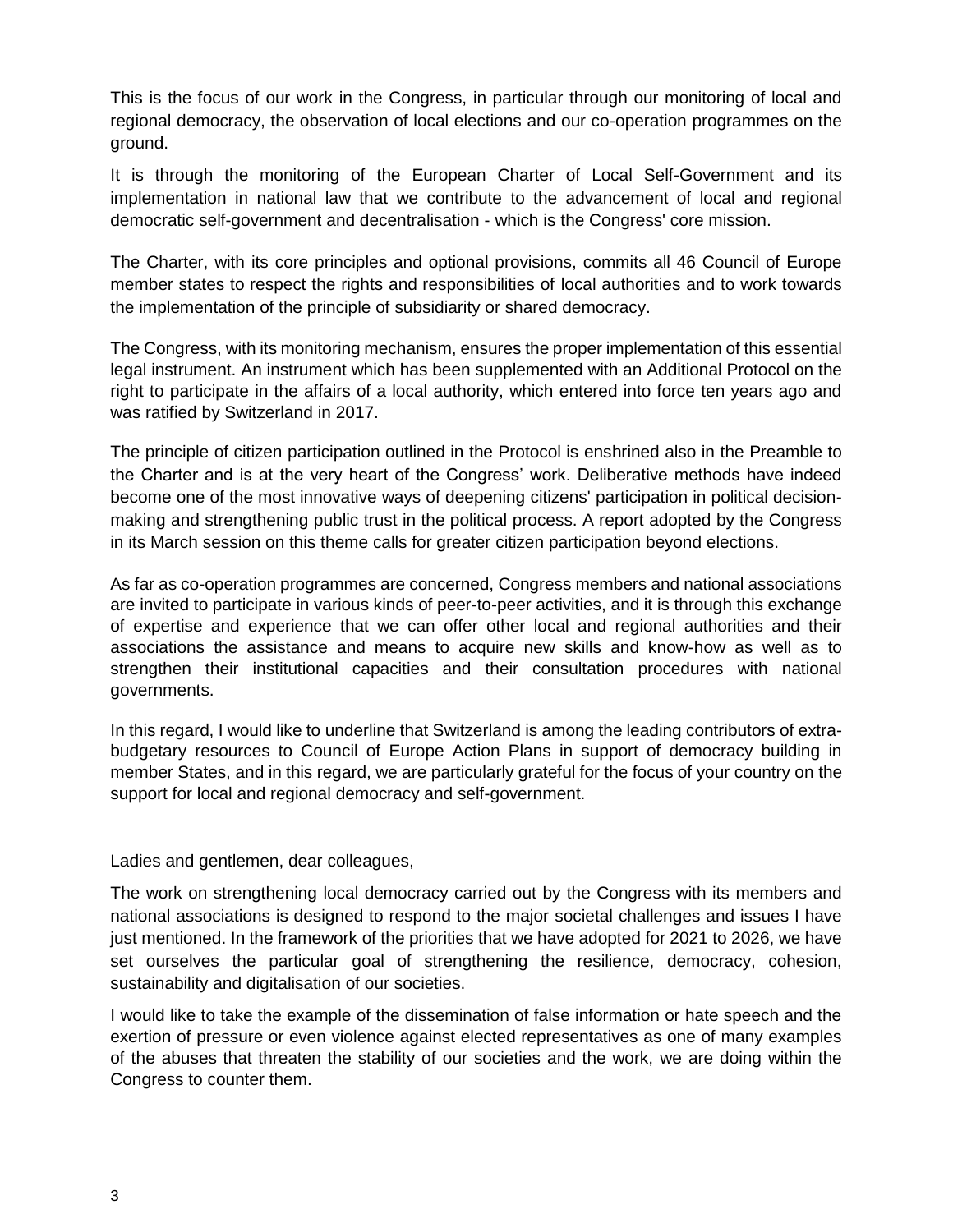Elected representatives, and this is particularly true for the local and regional level, are increasingly exposed to hate speech and online disinformation, but also to verbal or physical threats. This phenomenon has been exacerbated by the Covid-19 pandemic.

Over the past several years, the Congress has held several debates on mayors under pressure and working conditions of elected representatives in times of hate speech and fake news on the internet.

The Congress has also engaged in a scientific co-operation project involving academics and experts to analyse the damaging effects of fake news and hate speech, as well as the way in which they affect local political debate. The project was presented to the Congress session in March 2022 and a Congress report is currently being prepared on this issue. This survey provides, for the first time, a scientific basis to define policies for combating hate speech and fake news in the local and regional context.

This is only one example of the concrete work achieved by the Congress to help local and regional authorities perform their duties and face their challenges.

Ladies and gentlemen, dear colleagues,

I have mentioned some of the main challenges we are currently facing in Europe, but the main one is of course the ongoing war of Russia against Ukraine, which represents not only a major humanitarian, migratory and economic tragedy but also a threat to the peace and stability of the continent, unprecedented since the end of the Second World War.

Since the beginning of the war, the Congress, its Bureau and I, in my capacity as President, have repeatedly condemned the Russian Federation's war against Ukraine, which is a flagrant violation of international law and the Statute of the Council of Europe. We have deplored the loss of life, suffering and destruction caused by this war, have called on Russia to immediately and unconditionally cease its military operations and to put an end to the violations of human rights and international humanitarian law. We have of course expressed our full support for Ukraine and its people, who are showing admirable courage and steadfast resistance in the defence of their country.

I also had the opportunity to pay tribute to the democratically elected local leaders in Ukraine, who play a key role in solving the daily problems of citizens in their martyred towns and villages, and who are being targeted precisely because of this leading role.

I have thus denounced in the strongest terms the brutal killings of civilians and the kidnapping, intimidation and even replacement of mayors and councillors in areas occupied by Russian troops. I would like to recall here that these actions, as well as the attempts to legitimise them through socalled referendums, can in no way be recognised by the international community.

Faced with the horrors of this war, what can we do at our level, individually or at the level of our communities?

At the last Congress session in March, we heard from the Minister of Community and Territorial Development of Ukraine, the Mayor of Kiyv, and the Mayor of Mykolaiv, as well as members of the Ukrainian Congress delegation, about the situation in their country.

Their testimonies were powerful and moving, and their appeal for help was not only about material and logistical needs but also about the exchange of practices and know-how in crisis